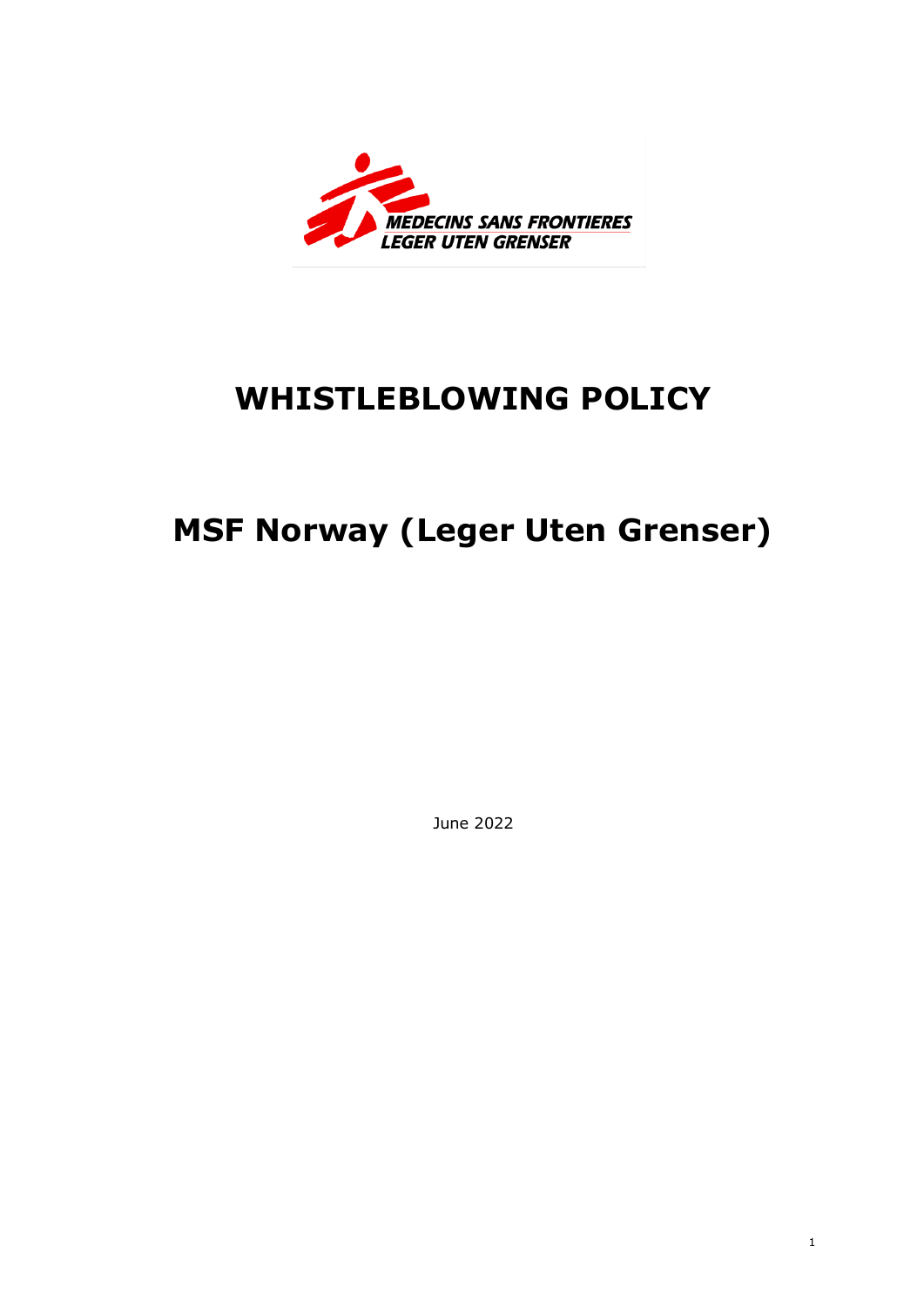## **CONTENTS**

| 1.             |                                   |
|----------------|-----------------------------------|
| $\mathcal{P}$  |                                   |
| 3              |                                   |
| 4              |                                   |
| 5              | 5.1<br>5.1.1<br>5.2               |
|                | 5.2.1<br>5.3<br>5.4               |
| 6              | 6.1<br>6.2<br>6.2.1<br>6.3<br>6.4 |
| $\overline{7}$ | 7.1<br>7.1.1                      |
| 8              |                                   |
| 9              |                                   |

## <span id="page-1-0"></span>**1 INTRODUCTION**

This Whistleblowing Policy (the "Policy") applies to Leger Uten Grenser Norge Medecins Sans Frontieres Norway ("MSF Norway").

MSF Norway is committed to the highest levels of openness, integrity, and accountability. An important aspect of accountability and transparency is a provision of a mechanism to enable staff, and other members of the organisation, to voice concerns in a responsible and effective manner. An individual who discovers information that they believe shows serious malpractice or wrongdoing within the organisation, must be able to disclose such information internally without fear of reprisal, and there should be arrangements in place to enable this to be done independently of line management.

It should be emphasized that this Policy is intended to assist persons who believe they have discovered or have become the victim of malpractice or impropriety, and it is reasonable to expect employees, and other encompassed personnel, to follow the Policy.

This Policy has been made available to all employees on [Whistleblowing Policy](https://msfintl.sharepoint.com/sites/osl/SitePages/Whistleblowing_channel.aspx?OR=Teams-HL&CT=1653394451271¶ms=eyJBcHBOYW1lIjoiVGVhbXMtRGVza3RvcCIsIkFwcFZlcnNpb24iOiIyNy8yMjA1MDEwMTAwOSJ9) – MSFNO Portal. Please note that any printed copies of this Policy may not reflect the latest version, and you should always refer to the policy posted on our policy website.

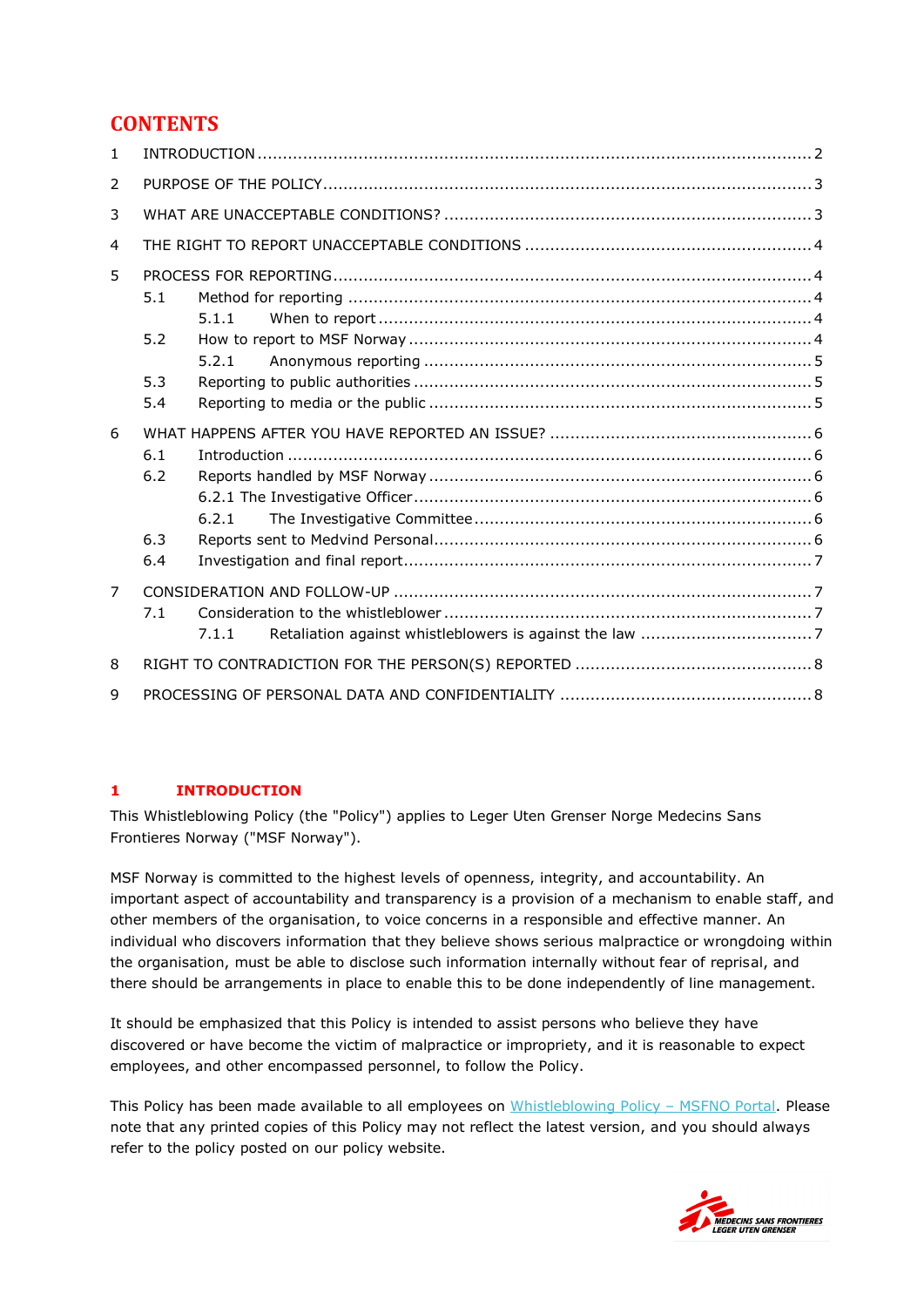#### <span id="page-2-0"></span>**2 PURPOSE OF THE POLICY**

MSF Norway wants and encourages employees (including hired-in employees) and other members of MSF Norway to report unacceptable conditions in line with the Policy. Whistleblowing means reporting unacceptable conditions. In order to meet MSF Norway's standards, and in accordance with our Chantilly principles<sup>1</sup> §8 of aiming at maximum quality and effectiveness; MSF Norway is committed to optimising its means and abilities. It is important that malpractice or wrongdoings is reported in order to be addressed, corrected and prevented in the future.

#### <span id="page-2-1"></span>**3 WHAT ARE UNACCEPTABLE CONDITIONS?**

"Unacceptable conditions" <sup>2</sup> are conditions in breach of Norwegian law, written ethical guidelines (i.e. Behavioural Commitments), or ethical standards/norms with widespread endorsement in the community. Examples of unacceptable conditions include, but is not limited to:

- **Dangers to life and health**
- **Corruption** or other **financial crimes**; Corruption includes theft, bribery, fraud, embezzlement, nepotism, facilitation payments, deception, extortion, abuse of power for personal gain and similar criminal activity. Corruption is not limited to monetary benefits.
- **Abuse of power;** Abuse of power is characterized<sup>3</sup> by a situation where persons use their authority or position to obtain personal benefits through acts such as intimidation, threats, blackmail or coercion. Examples include favouritism (including favouritism in hiring) request for favours in cash or in kind, etc.
- Unsatisfactory working environment such as **discrimination**. Discrimination is characterized<sup>4</sup> by a situation where there is an unjustified difference in treatment at the expense of a person or a group of persons (discrimination based on the race, opinions, lifestyle, gender, sexual orientation, socio-economic background, origin, religion or beliefs and other markers of identity). **Racism is** discrimination on the basis of race<sup>5</sup>.
- Unsatisfactory working environment such **as psychological harassment/bullying**  characterized<sup>6</sup> by a situation (generally repetitive) where a person, or a group of individuals, treats someone in a manner that is hostile, whether through actions, verbally or in writing, and if those actions affect their physical or psychological well-being. Examples include humiliation, insults, slander, exclusion, verbal violence, etc.
- **Sexual harassment<sup>7</sup> :** Characterized by physical acts on non-intimate body parts, verbal, non-verbal or written comments and/or proposals that are unwelcome, degrading or of a sexual nature. Sexual harassment is also defined as the pressure, even if only exerted once, on a person for the actual, or alluded, purpose of obtaining sex. Sexual harassment is unwanted sexual attention with the intention or effect of being offensive, frightening, hostile, degrading, humiliating or annoying. Sexual harassment may range from sexual remarks about



<sup>1</sup> [https://msfintl.sharepoint.com/sites/osl/Governance/Forms/AllItems.aspx?id=%2Fsites%2Fosl%2FGovernance%2FMSF](https://msfintl.sharepoint.com/sites/osl/Governance/Forms/AllItems.aspx?id=%2Fsites%2Fosl%2FGovernance%2FMSF%20Identity%2FMSF%20Chantilly%20Principles%201995%2Epdf&parent=%2Fsites%2Fosl%2FGovernance%2FMSF%20Identity)  [Identity%2FMSF Chantilly Principles 1995%2Epdf&parent=%2Fsites%2Fosl%2FGovernance%2FMSF Identity](https://msfintl.sharepoint.com/sites/osl/Governance/Forms/AllItems.aspx?id=%2Fsites%2Fosl%2FGovernance%2FMSF%20Identity%2FMSF%20Chantilly%20Principles%201995%2Epdf&parent=%2Fsites%2Fosl%2FGovernance%2FMSF%20Identity)

<sup>2</sup> "Unacceptable conditions" means 'censurable conditions' (*Nw. kritikkverdige forhold*) according to Section 2A-1 of the Norwegian Working Environment Act. MSF Norway has decided to use the word 'unacceptable conditions' instead of 'censurable conditions' to make it more understandable for the individuals reading this Policy, without being intended to imply any change of reality from the Act's term of 'censurable conditions'.

<sup>3</sup> Decolonise MSF (2021). Dignity at MSF: A report on abuse and discrimination at Doctors Without Borders (page 14).

<sup>4</sup> Decolonise MSF (2021). Dignity at MSF: A report on abuse and discrimination at Doctors Without Borders (page 14).

<sup>5</sup> Decolonise MSF (2021). Dignity at MSF: A report on abuse and discrimination at Doctors Without Borders (page 14).

<sup>6</sup> Decolonise MSF (2021). Dignity at MSF: A report on abuse and discrimination at Doctors Without Borders (page 14).

<sup>&</sup>lt;sup>7</sup> The Equity & Anti-discrimination ombud **LDO** - [what is sexual harassment](https://www.ldo.no/en/sette-strekk-for-seksuell-trakassering-eng/what-is-sexual-harassment/)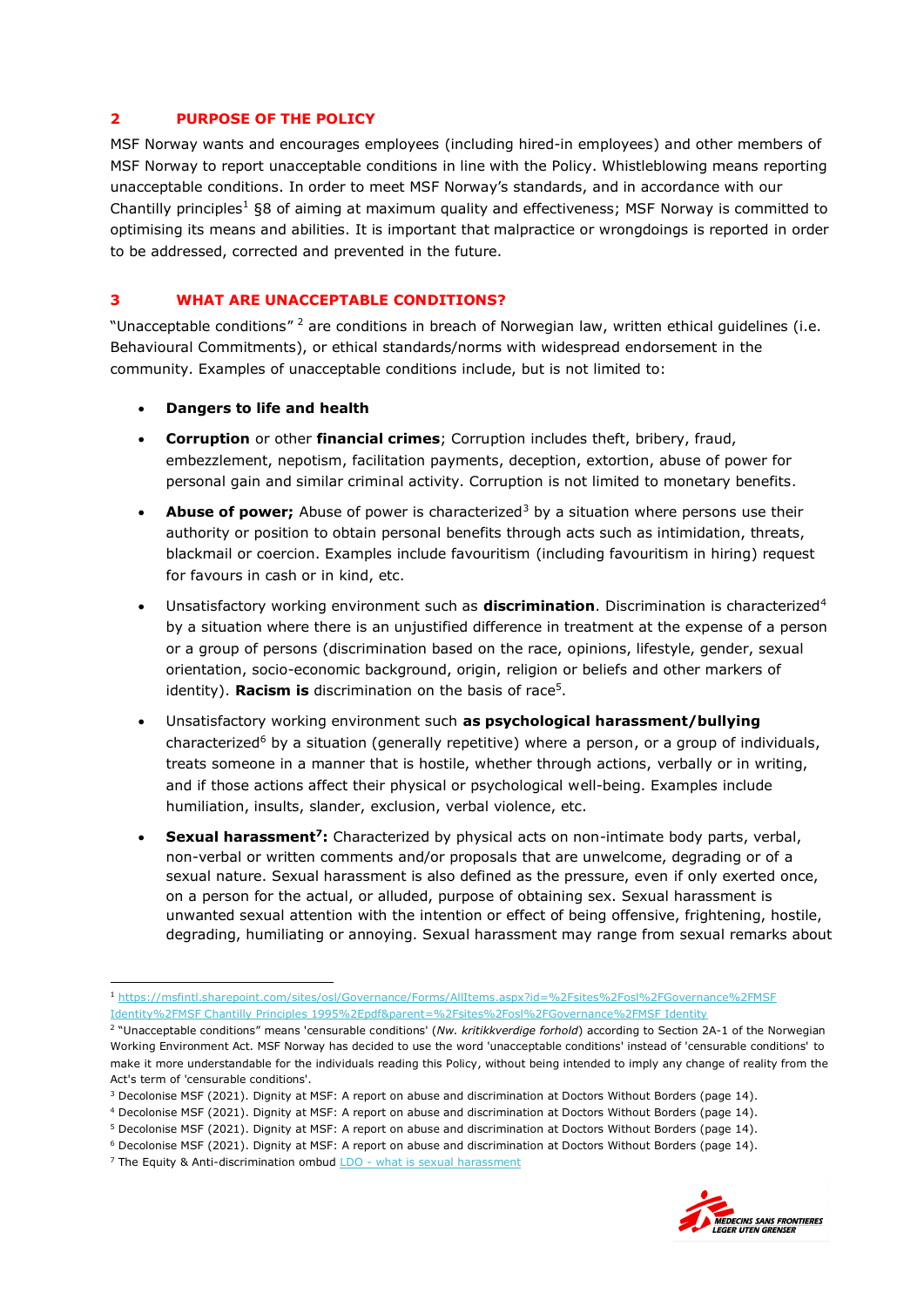a person's body and appearance, simulation of sexual movements, stroking, touching and assault. This may also include showing pictures with sexual content.

## • **Breach of data protection**

#### • **Dangers to the climate or the environment**

If you are in doubt whether your concern qualifies as an unacceptable condition, we encourage you to report anyway.

## <span id="page-3-0"></span>**4 THE RIGHT TO REPORT UNACCEPTABLE CONDITIONS**

Employees are entitled to report unacceptable conditions pursuant to chapter 2A of the Norwegian [Working Environment Act.](https://lovdata.no/dokument/NLE/lov/2005-06-17-62#KAPITTEL_3) The right applies to all employees in MSF Norway, including employees on fixed-term contracts, employees hired from manpower agencies or volunteer workers.

The Policy also applies to staff who report directly to a line manager in another MSF Organisation when the position is hosted by MSF Norway when the issue is related to MSF Norway's office.

Individuals or groups working with MSF Norway may also raise concerns.

Reporting of unacceptable conditions can be done internally in MSF, externally to a public supervisory authority (e.g. the Labor Inspection Authority, ØKOKRIM, the Data Inspection Authority, and the Competition Authority etc.) or publicly to the media.

## <span id="page-3-1"></span>**5 PROCESS FOR REPORTING**

#### <span id="page-3-2"></span>**5.1 Method for reporting**

#### <span id="page-3-3"></span>*5.1.1 When to report*

If you believe that you have information on, or have become a victim of, unacceptable conditions within MSF Norway, you have a duty to report this in line with this Policy. Reports should be made in good faith, and malicious or deliberately untrue reports should not be made.

In certain situations, employees have an obligation to report unacceptable conditions. This applies in situations where life and health may be in danger, situations of harassment or discrimination in the workplace, and matters related to personal injury or illness that the employee believes have been caused by the job itself or by conditions in the workplace.

#### <span id="page-3-4"></span>**5.2 How to report to MSF Norway**

We generally encourage all employees to report concerns within the reporting lines and day-to-day dialogue in the organization. Additionally, there are mechanisms for reporting in cases where concerns are not, or cannot be, satisfactorily dealt within the reporting lines.

Ways to report:

- 1. Directly to your line manager or someone you feel comfortable with within management or in a role of trust (e.g., Staff Representative or Associative Person of Trust).
- 2. Through this [Digital Whistleblowing Channel](https://forms.office.com/r/YTtwtJXvC5)**.** Note that the receiver of the report is the MSF Norway Safety Representative.
- 3. To Medvind Personal if you would like to report to MSF Norway through an external consultant. E-mail: [medvind@medvindpersonal.no](mailto:medvind@medvindpersonal.no) Phone: 99 51 96 86

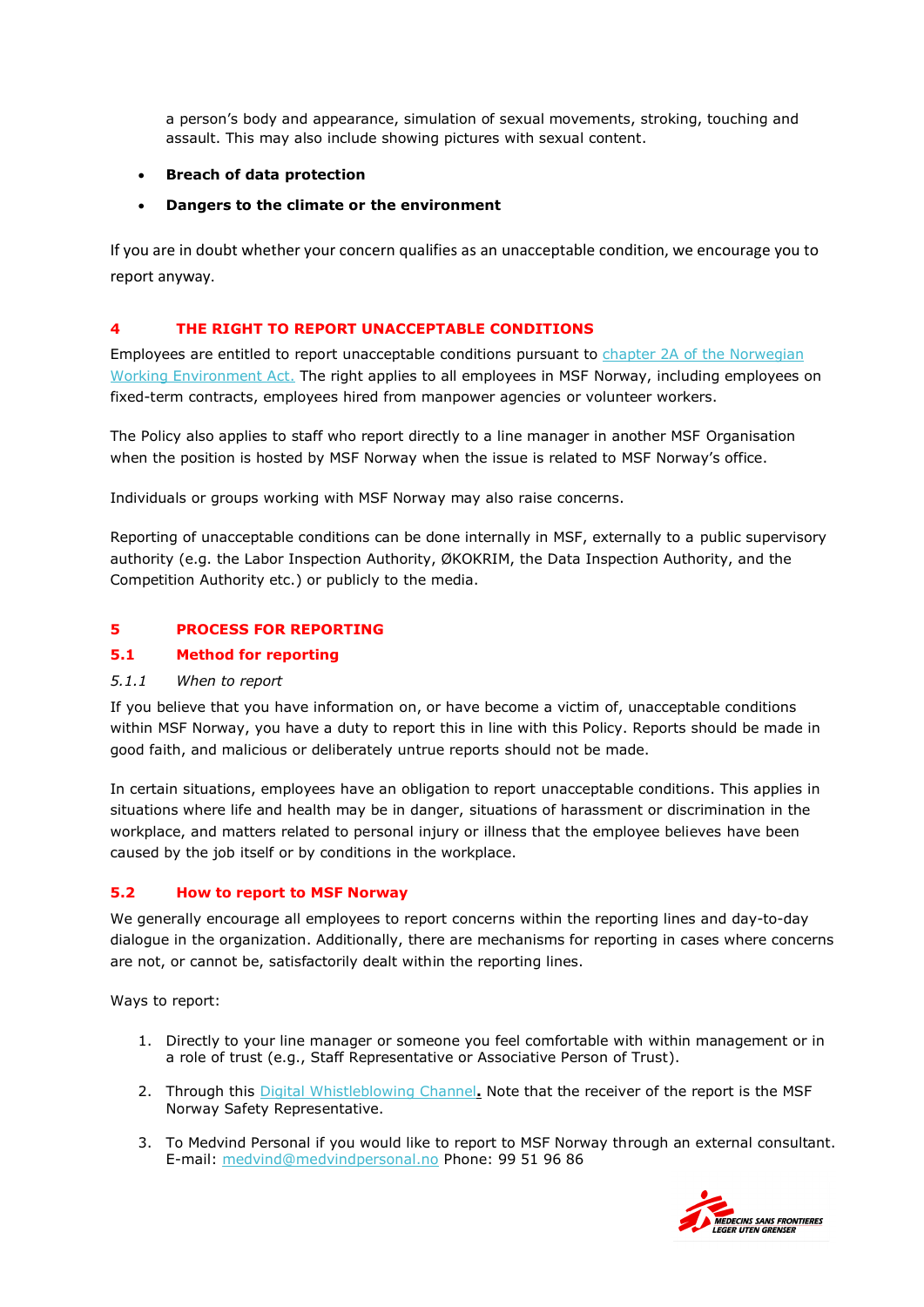Reports of unacceptable conditions (1-3 above) must be put in writing and must include as much information about the unacceptable conditions as possible, including all relevant facts and why you believe the conditions are violation of applicable law, regulation or policy. Please make sure you include the following information when you report:

- Your name and contact details (unless you would like to report anonymously)
- The date of your notification
- Specifically, what you want to whistleblow about (describe the actual circumstances and why you believe the conditions are violation of applicable law, regulation or MSF Norway's policy)
- Any applicable time and place
- Information about any other persons who may have seen the incident or have relevant information
- Also remember to state if the report may be related to earlier or current incidents/circumstances

For specific cases, especially those regarding sexual abuse/harassment or racism/discrimination a possible victim may find it more comfortable for the case to be handled my someone of the same sex or someone with a minority background. Please include this information in the report and MSF Norway will do its best to accommodate these wishes.

## <span id="page-4-0"></span>*5.2.1 Anonymous reporting*

Following your report, we may need to speak to you to get more information about the issue and to inform you on the status of the process and relevant actions. Anonymous reports will make it more difficult for us to get the full picture and address the reported issues correctly. We therefore encourage you to provide your name and contact details when reporting. Your identity will be kept confidential and will only be shared with those who need to know to conduct the relevant investigations.

However, if you do not wish to share your identity with us, you may report anonymously. Anonymous reports will be taken seriously and will be handled in accordance with the procedure described in section 6 of this Policy. However, we hope you understand that it may be difficult for us to inform you of the process and actions taken if you report anonymously.

## <span id="page-4-1"></span>**5.3 Reporting to public authorities**

You are entitled to report unacceptable conditions to public supervising authority, e.g. the Labor Inspection Authority, ØKOKRIM, the Data Inspection Authority, and the Competition Authority etc.

## <span id="page-4-2"></span>**5.4 Reporting to media or the public**

You may also whistleblow to the media or the public. However, this is only permitted according to The Norwegian Working Environment Act if:

- (i) You are in good faith about the content of the report,
- (ii) The report concerns unacceptable conditions of public interest and
- (iii) You have first raised the concerns internally, or have reasons to believe that internal reporting will not be adequate, cf. section § 2A-2 (3) of the Working Environment Act.

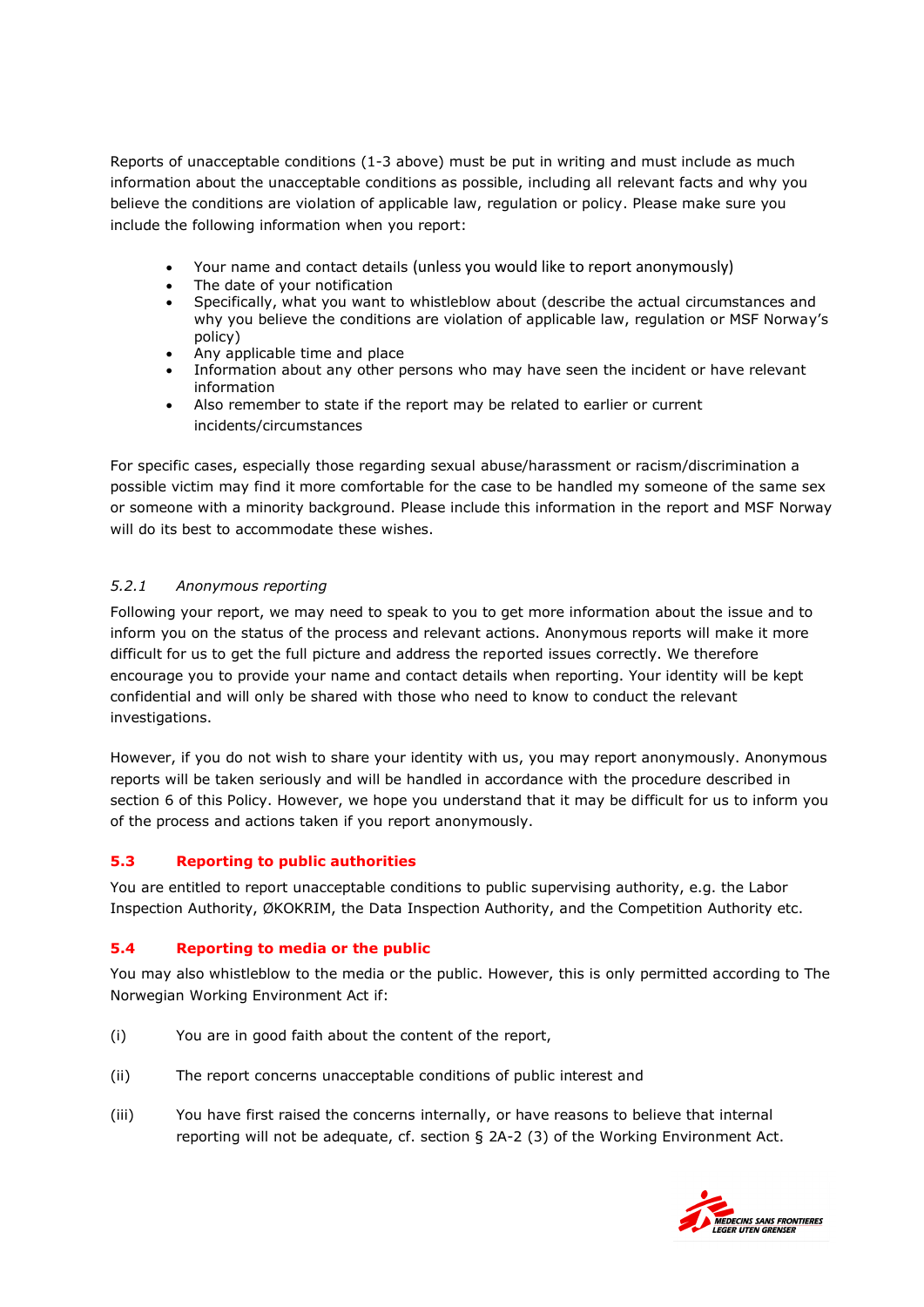## <span id="page-5-0"></span>**6 WHAT HAPPENS AFTER YOU HAVE REPORTED AN ISSUE?**

## <span id="page-5-1"></span>**6.1 Introduction**

The whistleblower can expect a confirmation of the reception of the report within 14 days (unless the report is anonymous). All reports about unacceptable conditions will be adequately investigated within reasonable time. What will entail adequately investigations and case handling within reasonable time are subject to individual assessments on a case-by-case basis and will depend on the content and severity of the report and need for investigations and rapid clarification. However, any whistleblowing case will be a main priority for the management.

If criminal activity is detected, or there is strong reason to suspect that this may have occurred, MSF Norway or Medvind Personal will take matters further with the police or other public authority.

## <span id="page-5-2"></span>**6.2 Reports handled by MSF Norway**

## <span id="page-5-3"></span>*6.2.1 The Investigative Officer*

The person receiving a report of unacceptable conditions must pass this information on as soon as possible to the Safety Representative or HR Director, unless the complaint concerns one of these roles. The Safety Representative/HR Director will then act as the Investigative Officer to the specfic case.

The Investigative Officer will do a screening of the reported unacceptable condition to determine if the case qualifies as an unacceptable condition or if it is rather a conflict or a complaint. If it is unclear whether the reporting qualifies as an unacceptable condition, MSF Norway will seek to clarify this by the induvial making the report and may engage legal advise to assess further.

## <span id="page-5-4"></span>*6.2.1 The Investigative Committee*

For all cases that qualify as an unacceptable condition, the Investigative Officer will initiate a follow-up by an internal Investigative Committee. The composition of the committee will be as described below, unless the character of the case requires another team composition:

- Safety representative
- Representative from our Medical Center (Bedrifthelsetjenesten)
- HR Director (General Director if the complaint is about the HR Director. President of the board if the complaint is about the General Director).
- Appointed Lawyer

The Investigative Committee may obtain assistance by other external consultants if considered necessary. The Investigative Committee will together assess which measures should be implemented.

## <span id="page-5-5"></span>**6.3 Reports sent to Medvind Personal**

For reports sent to the external professional service provider Medvind Personal, Medvind Personal will perform an initial assessment of whether the case qualifies as an unacceptable condition or if it is rather a complaint, an incident, or a conflict. If this is not obvious from the initial report, Medvind Personal will seek to clarify this by the individual making the report.

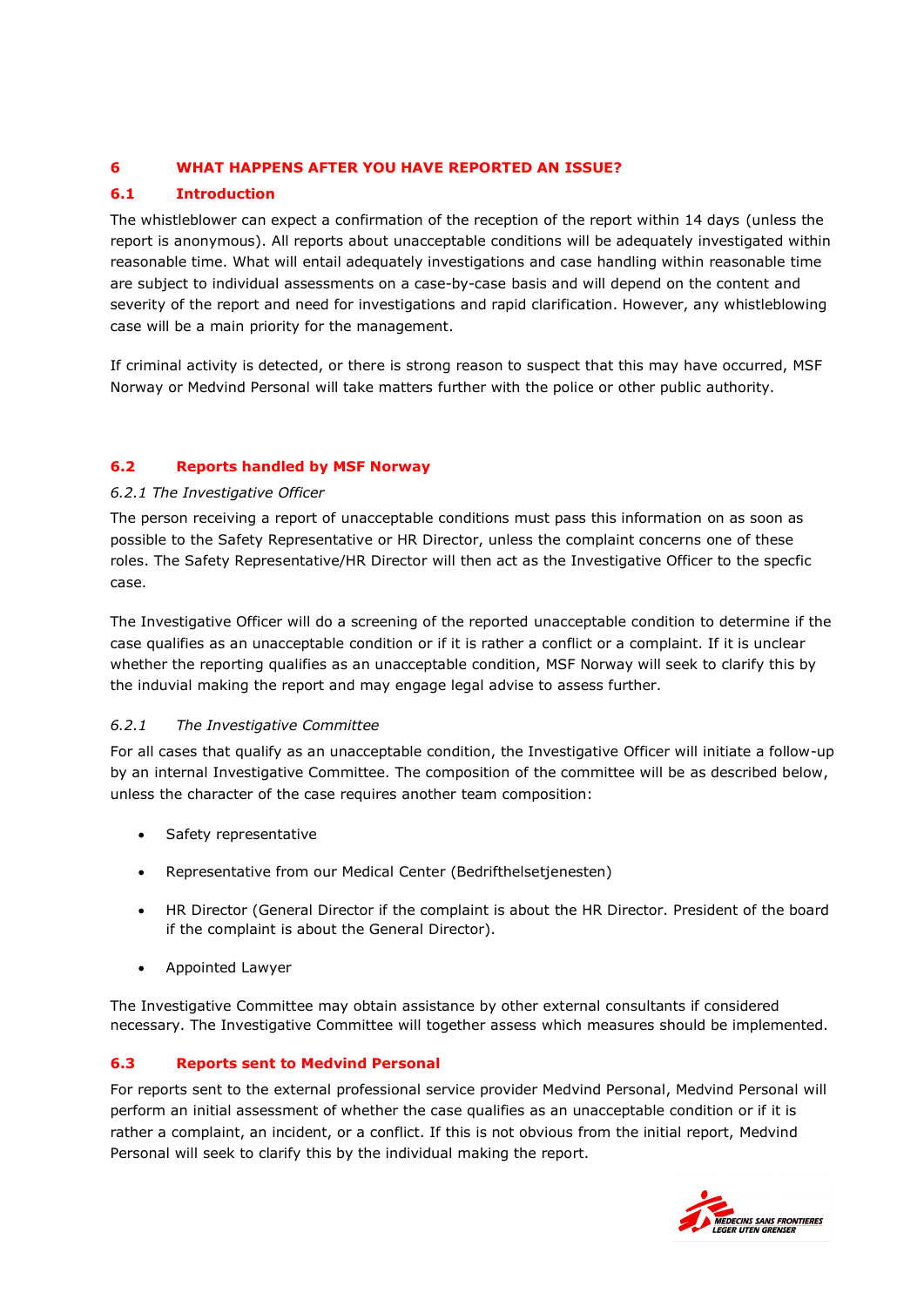In cases where unacceptable conditions have taken place, or where there are reasons to believe that unacceptable conditions have occurred, Medvind Personal will engage the Investigation Committee of MSF Norway as described above. If the case does not entail an unacceptable condition, Medvind Personal will encourage the individual sending the report to contact the Domestic HR department for further handling.

## <span id="page-6-0"></span>**6.4 Investigation and final report**

The following steps will be taken:

- 1. The Investigative Officer or Medvind Personal receiving the report shall confirm receipt of the report to the person making the reporting within 14 days.
- 2. The Investigative Officer shall consider whether to include the Investigative Committee. The investigative committee shall only be involved in matters that qualify as unacceptable conditions. The committees should not attend issues of conflict, incidents, or complaints.
- 3. The Investigative Committee must investigate the allegations in the report. Full details and clarifications must be obtained.
- 4. The Investigative Committee must as early as possible inform the person whom the allegations are made against. The person has the right to get information about what has been reported and is entitled to the opportunity to give their version of the case. The person must be advised of his/her right to attend a meeting(s) or interview(s) during the investigation along with a representative.
- 5. The investigative committee will make a judgement of the allegations and the validity of the whistleblowing. The judgement will be contained in a written final report detailing the findings and the reasons for the judgement. The final report will be delivered to the General Director (President of the board for cases regarding the General Director).
- 6. The General Director/President of the board, together with the investigative committee may issue recommendation on which actions to take. If the investigation shows that the complaint was merited, the General Director shall take action appropriate to the situation;
- 7. The person making the allegations should be kept informed by the investigative committee of the process of the investigation and, if appropriate, the outcome of the investigation.

## <span id="page-6-1"></span>**7 CONSIDERATION AND FOLLOW-UP**

## <span id="page-6-2"></span>**7.1 Consideration to the whistleblower**

## <span id="page-6-3"></span>*7.1.1 Retaliation against whistleblowers is against the law*

Any form of retaliation from the employer against individuals who report unacceptable conditions in line with this Policy is against the law. It is our promise to you that you can trust that any reporting made by you is welcomed and will be taken utmost seriously and that we will not take any actions against the whistleblower. Employees who are hired in from manpower agencies or volunteer's worker enjoy the same protection from their employer or us. We will ensure a satisfactory working environment and will provide appropriate measures to prevent retaliation if it is necessary.

This also applies if the allegations are not confirmed in the subsequent investigation, provided that the allegations are reported in good faith. Employees, who make malicious allegations, or deliberately wrongful claims, may however face disciplinary actions.